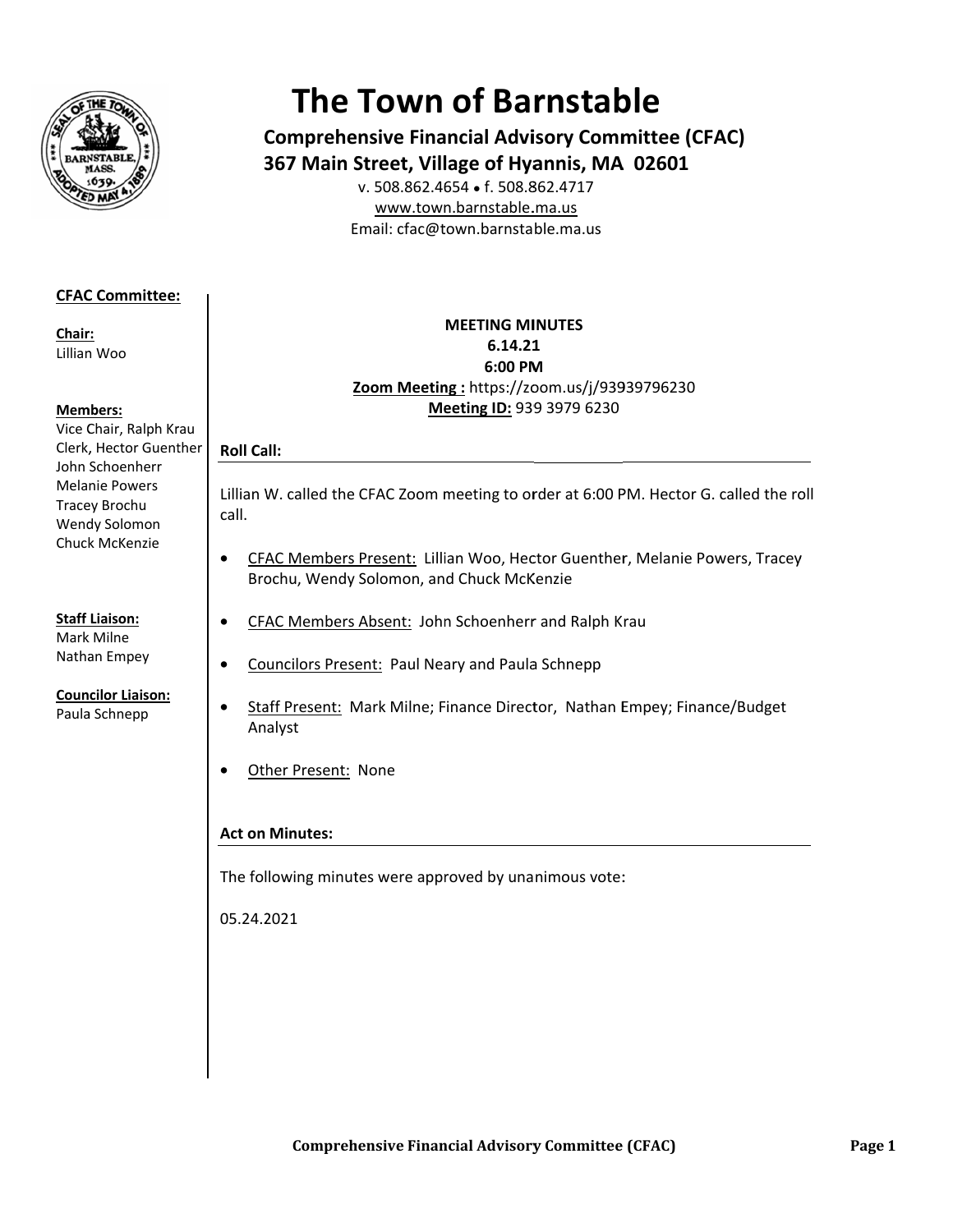#### **Public Comments:**

None

#### **Correspondence:**

Lillian W. noted Ralph Krau had passed away recently due to cancer. Lillian W. noted we as a committee were very lucky to have Ralph K. as a member.

Mark M. noted the proposed budgets for airport, school, police, planning & development, community services and their enterprise funds, and marine & environmental affairs and their enterprise funds were acted upon and approved at the Town Council budget hearing on June 3rd. Mark M. noted we anticipate to conclude the budget hearings for inspectional services, public works and their enterprise funds, administrative services, town council, town manager, and all the other requirements at this Thursday's council meeting.

Mark M. noted there will also be a couple of supplemental appropriations at the council hearing for increased cost associated with the Strawberry Hill sewer project. Mark M. noted bids came in higher than anticipated and thus require an additional \$4.7 million to fund that project. In addition, \$2.8 million is needed for the solids handling building replacement project. Mark M. noted both bids came in higher than anticipated. Hector G. asked how much are the additional requests over the original project cost? Mark M. noted the original project request for the two projects was \$8.5 million. Hector G. noted that is a significant increase all together. Mark M. noted the construction bids over the past few months have shown significant increases over cost estimates. Mark M. noted cost of materials as well as an influx of stimulus money has resulted in a lot of construction work, it is very competitive out there. Mark M. noted we also have the Route 22 sewer expansion project on the agenda for \$22 million. Mark M. noted this is the next appropriation for the comprehensive wastewater management plan. Mark M. noted the original estimate for the project was \$18 million, but the latest cost estimate indicates it is a \$22 million project.

Mark M. noted the town was directly awarded American Rescue Plan Act (ARP) funds by the federal government as opposed to it going through the state. Mark M. noted the grant recipients of the CARES Act money were received through the state, who decided how to share those funds. Mark M. noted directly receiving these grant funds is not very common across the country as most states kept the CARES Act funds. Mark M. noted Massachusetts did it differently and shared some of the CARES Act money with local communities. Mark M. noted the ARP funds are directly funded to the town and we will be receiving \$7.6 million. Mark M. noted last week we received half of that with \$3.8 million to be used for similar purposes as the CARES Act grant. Mark M. noted we're putting together a list of how we're going to use that grant. There are five main categories on how it can be spent. Mark M. noted the list includes public health spending for COVID-19 efforts, economic impacts for business and households harmed due to the pandemic, replace lost revenue from the public sector, premium pay for essential workers, and infrastructure for water, sewer, and broadband. Mark M. noted these funds are just a drop in the bucket based on our water quality needs. Mark M. noted we will have to bring this grant to the town council for acceptance, and treat this like other grant awards. Mark M. noted council will be meeting twice in July and August as opposed to once. Mark M. noted we will be taking up the final sewer assessment ordinance for action July  $1^{st}$  Town Council meeting. Lillian W. asked did the Town Manager mentioned he was going to have a workshop in August for Town Council at the last meeting, which would focus on General Funds to address the remaining cost beyond those covered by the existing revenue sources for the sewer. Lillian W. asked is there anything CFAC could do to help? Mark M. noted that discussion could be had at that workshop meeting, perhaps make an offer and get some direction from Town Council.

# **Old Business:**

None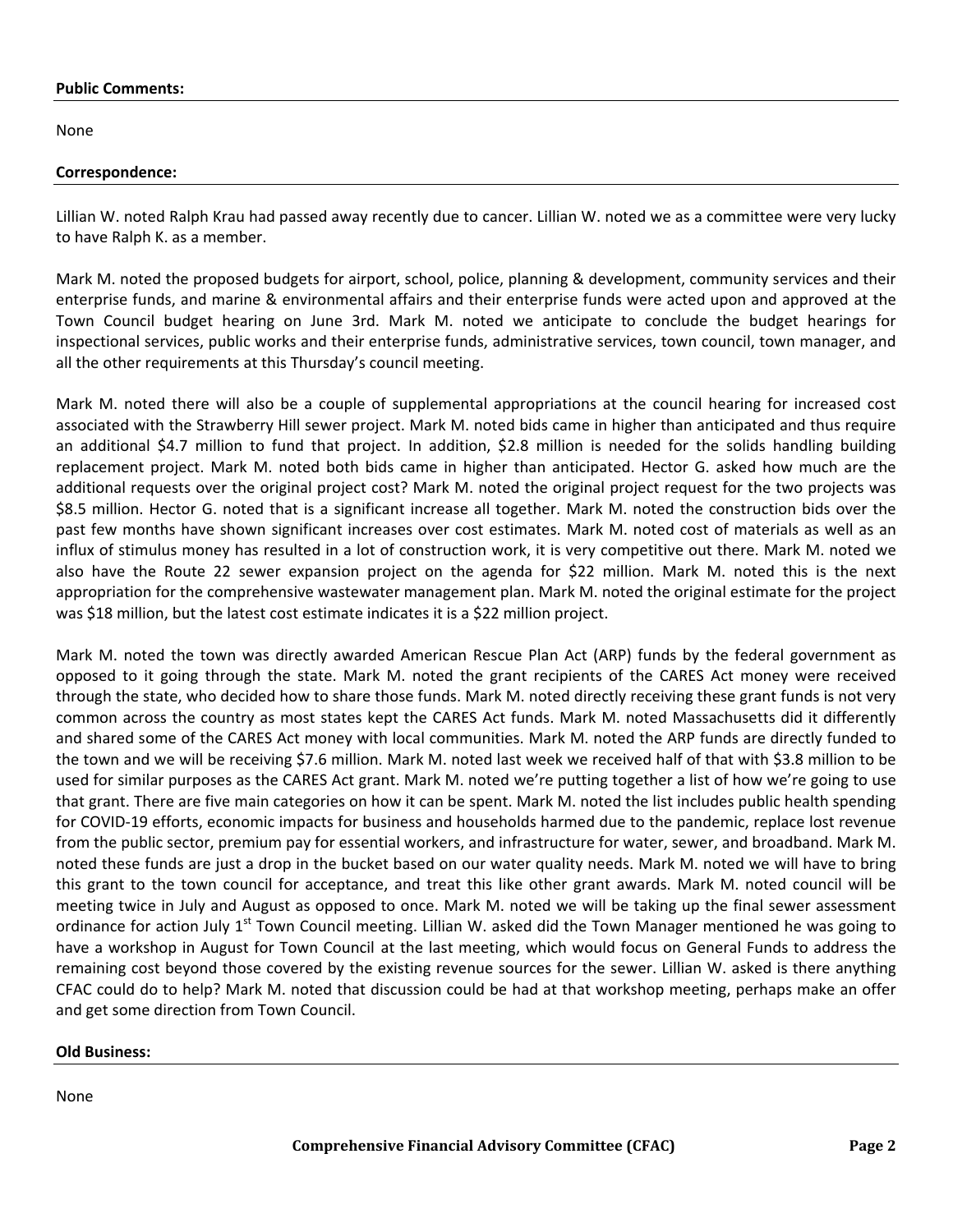#### **New Business:**

Committee voted unanimously for the following committee positions: Lillian Woo as Chair, Hector Guenther as Vice-Chair, and Chuck Mckenzie as Clerk.

Committee reviewed the drafted FY22 Financial Overview Report.

Comments and takeaways

- Lillian W. suggested adding commas after FY 2022 and after June 2022. Lillian W. also noted change the page number 523 to 472
- Hector G. asked if we can reference a link to where the budget document is available on the website
- Mark M. noted we need to add "assessed" to say the median residential assessed value

Fiscal Accountability and Transparency section

- Chuck M. noted he would review and update the Response to COVID-19 section
- Hector G. noted we should review the reference to the fiscal year in the bond rating section as it is not relevant. Mark M. responded that is correct and that the reference should be to each specific bond issue. Mark M. noted it should reference the recent bond issue. Tracey B. noted we should move the bottom part that indicated we've maintained this AAA since 2007 to the above paragraph
- Melanie P. noted fix the typo in the last paragraph deficit spends to deficit spend

# Property Taxes section

- Chuck M. agreed to review and update the Property Taxes section
- Mark M. suggested removing the heading about the table that allocates the property levy. Chuck M. asked is that similar to what you'd see with other towns around the state. Mark M. responded schools dominate the town's budgets across the common wealth. Mark M. noted this is an extra step we take that breaks down the fixed cost and allocate it across the departments.
- Mark M. noted anytime we use data outside the town of Barnstable we should reference our source.
- Tracey B. asked is the 20 cents right? Tracey B. noted it should be 21 cents. Hector G. noted the last sentence should say remaining balance funds all other operations.

- Chuck M. asked what is the purpose of the arrows within the headers? Committee agreed to remove the arrows. General Fund Expenditures section

Lillian W. noted she had a proposal to include a Police Department narrative within the expenditures section of the report. Melanie P. noted the narrative felt out of place and that we do not do this for other departments. Hector G. responded that the purpose of the financial overview report is to give a summary of the towns' financial performance and key gauges to inform taxpayers. Hector G. noted he doesn't know if this is appropriate to add to the report and that it is dissimilar to the rest of the report. Wendy S. noted it is kind of a weird spot to put it in this section, and that we should keep the narrative brief. Tracy B. responded she doesn't think it should be included because we don't do this for other departments. Chuck M. noted he agreed and that if we included the narrative it may appear we're trying to up fund the police. Committee agreed to leave out the narrative.

Enterprise Fund Budgets section

- Melanie P. noted she felt the enterprise fund section to be helpful and ask do we charge the indirect cost? Mark M. responded yes. Melanie P. asked do charge backs happen for every department? Mark M. responded mainly for the administrative department, which we use an allocation model.
- Committee agreed to remove the second paragraph from the enterprise fund section. Chuck M. noted in the first paragraph referring to the indirect model needs some verb consistency. Chuck M. noted the sentence should say identifying the total cost for the service, providing management with useful information for setting user fees and measuring subsidies, and allowing investment income and surplus. Committee agreed it is clearer and more precise.